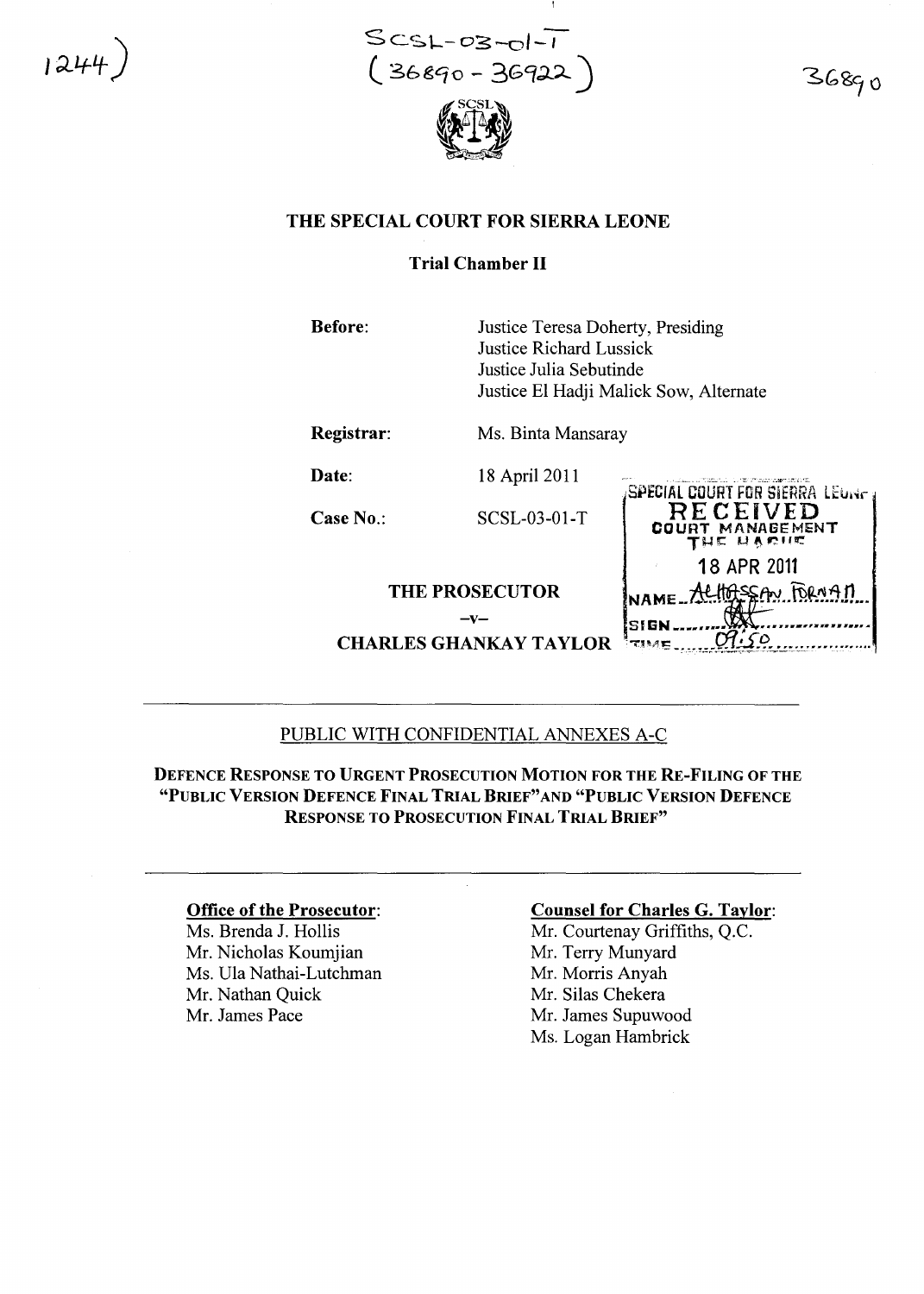### **I. INTRODUCTION**

- 1. In *limine,* the Defence submits that the *"Urgent Prosecution Motion/or the Re-Filing of the 'Public Version Defence Final Trial Brief'and 'Public Version Defence Response to Prosecution Final Trial Brief'"* (the "Motion")<sup>1</sup> was premature, as it cut short ongoing *inter partes* discussions that were specifically designed to address the Prosecution's concerns; it illustrates the Prosecution's litigious predilection, even when pacific dispute resolution mechanisms are available.
- 2. The Trial Chamber will note from the email exchanges attached as Confidential Annexes A-D to the Motion that, at the time the Prosecution filed the Motion, the parties were still in consultation and were, at the behest of the Defence, contemplating meeting to try and amicably resolve the Prosecution's concerns, some of which are well-founded.
- 3. The Defence had also suggested that the parties exchange searchable PDF versions of their respective Public Briefs, for ease of reference in determining whether the parties' respective public briefs were in compliance with protective measures orders. The Defence duly provided the Prosecution with a searchable version of its Brief;  $2a$ professional courtesy that was neither reciprocated nor acknowledged. Further, when the Prosecution raised security breaches in the Defence's Public Brief, the Defence, *post haste,* acceded to the Prosecution's representations to CMS, halting further public dissemination of the Brief pending resolution of the Prosecution's concerns.<sup>3</sup>
- 4. Against this background, it was therefore somewhat surprising that the Prosecution should hasten to file the present Motion. As will more fully appear in this Response, $<sup>4</sup>$ </sup> some of the issues raised in the Motion could have been resolved through pacific

<sup>&</sup>lt;sup>1</sup> Prosecutor v. Taylor, SCSL-03-01-T-1241, Public with Confidential Annexes A to E Urgent Prosecution Motion for the Re-Filing of the 'Public Version Defence Final Trial Brief' and 'Public Version Defence Response to Prosecution Final Trial Brief, 12 April 20 11 ("Motion"). See also *Prosecutor* v. *Taylor,* SCSL-03-01-*T-1237,* Public Version Defence Final Trial Brief, 7 April 2011 ("Public Brief') and *Prosecutor* v. *Taylor,* SCSL-03-01-T-1238, Public Version Defence Response to Prosecution Final Trial Brief, 7 April 2011 ("Public Response").

 $2$  Email from Logan Hambrick to Brenda Hollis, dated 11 April 2011 [Confidential Annex A].

<sup>&</sup>lt;sup>3</sup> See representations made by the Defence in emails attached as Confidential Annexes A and C to the Motion.

<sup>4</sup> This Response is filed in accordance with the Trial Chamber's "Order for Expedited Filing and Interim Measures", *Prosecutor* v. *Taylor,* SCSL-03-01-T-1243, 13 April 2011.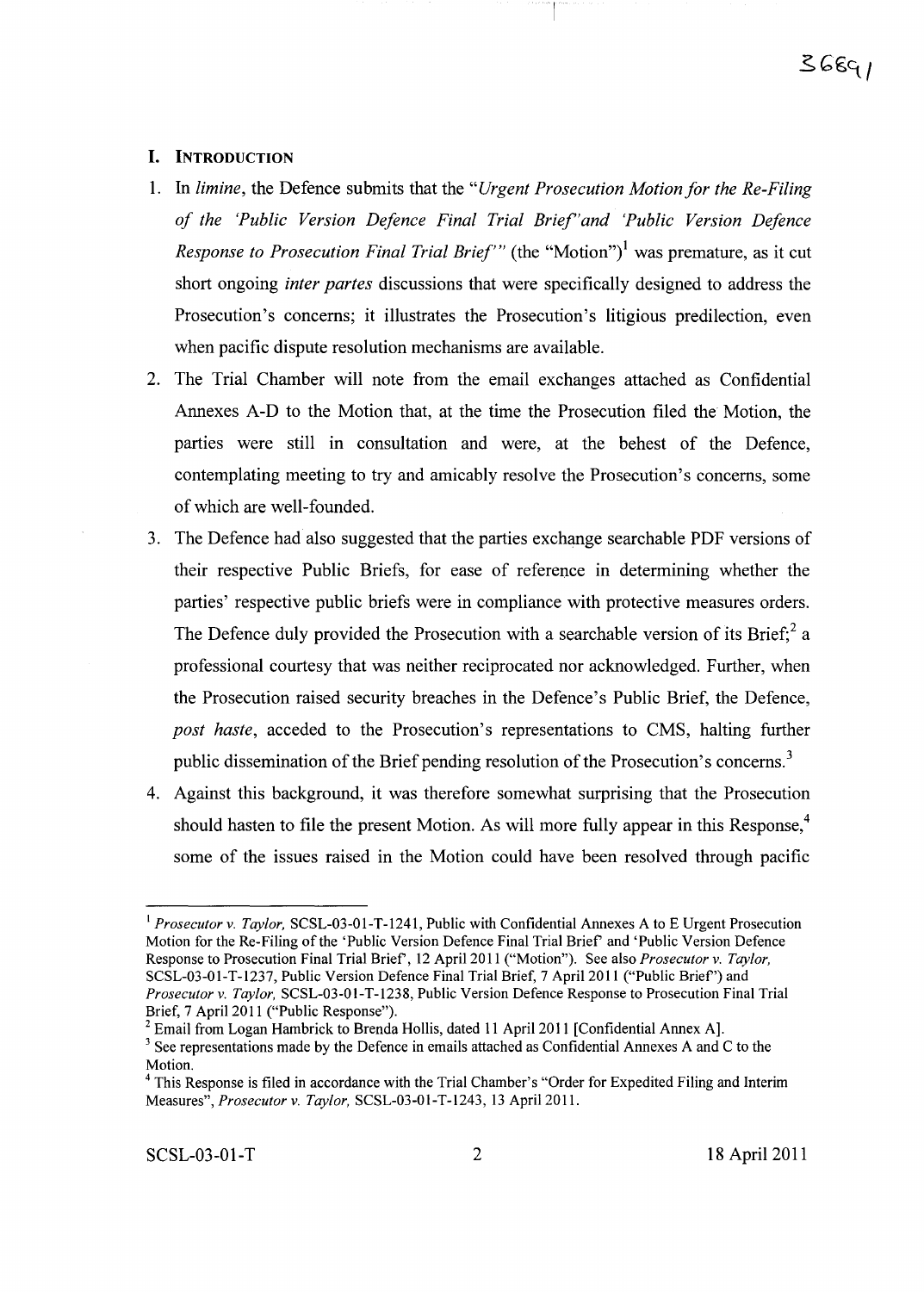means without recourse to the Trial Chamber, otherwise presently immersed in judgment drafting.<sup>5</sup>

١ŗ

# **II.** SUBMISSIONS

5. On the merits, the Prosecution's complaints in relation to the Defence's Public Brief fall into two main categories. Firstly, complaints relating to the identification of protected witnesses; and secondly, complaints relating to alleged procedural irregularities. This latter category largely relates to alleged "improper redactions and revisions".<sup>6</sup> Also falling in this category are redactions that allegedly "go beyond those required for compliance with court orders". $\frac{7}{1}$ 

## *Objections relating to protective measures*

- 6. With respect to the protection of witnesses, the Defence concedes that there was a measure of oversight with respect to some protected witnesses, resulting in their identity or certain information going to their identity being inadvertently disclosed in the Defence Public Brief and Public Response. The Defence takes full responsibility for the oversight, which is sincerely regretted. The Defence, *ex mero motu,* has also undertaken another comprehensive revision of its Public Brief and has identified further mistakes that require rectification. These errors are catalogued in Annex B.
- 7. The Defence has taken appropriate corrective action (i.e. has made further redactions or revisions as necessary), and has attached the pages as corrected in Annex C hereto. The Defence requests that these pages be substituted for those pages in the Defence Public Brief and Response, which contain confidential information. The Defence requests that thereafter, the Trial Chamber orders CMS to reverse the temporary "confidential" re-classification of its Public Brief and Public Response and to circulate the Public Brief and Public Response with the substituted pages.

<sup>&</sup>lt;sup>5</sup> The Defence recalls that the Trial Chamber has recently chosen to defer reaching a decision on another Prosecution motion until the trial (i.e. judgement) is completed. *Prosecutor* v. *Taylor*, SCSL-03-01-T-1235, Decision on Confidential with Confidential Annexes A-E Prosecution Motion for the Trial Chamber to Summarily Deal with Contempt of the Special Court for Sierra Leone and for Urgent Interim Measures, 24 March 2011 ("Confidentiality Decision"), p. 9.

<sup>&</sup>lt;sup>6</sup> Motion, para. 2.

 $<sup>7</sup>$  Motion, para. 1. However, the Defence notes that no such redactions are specified by the Prosecution.</sup>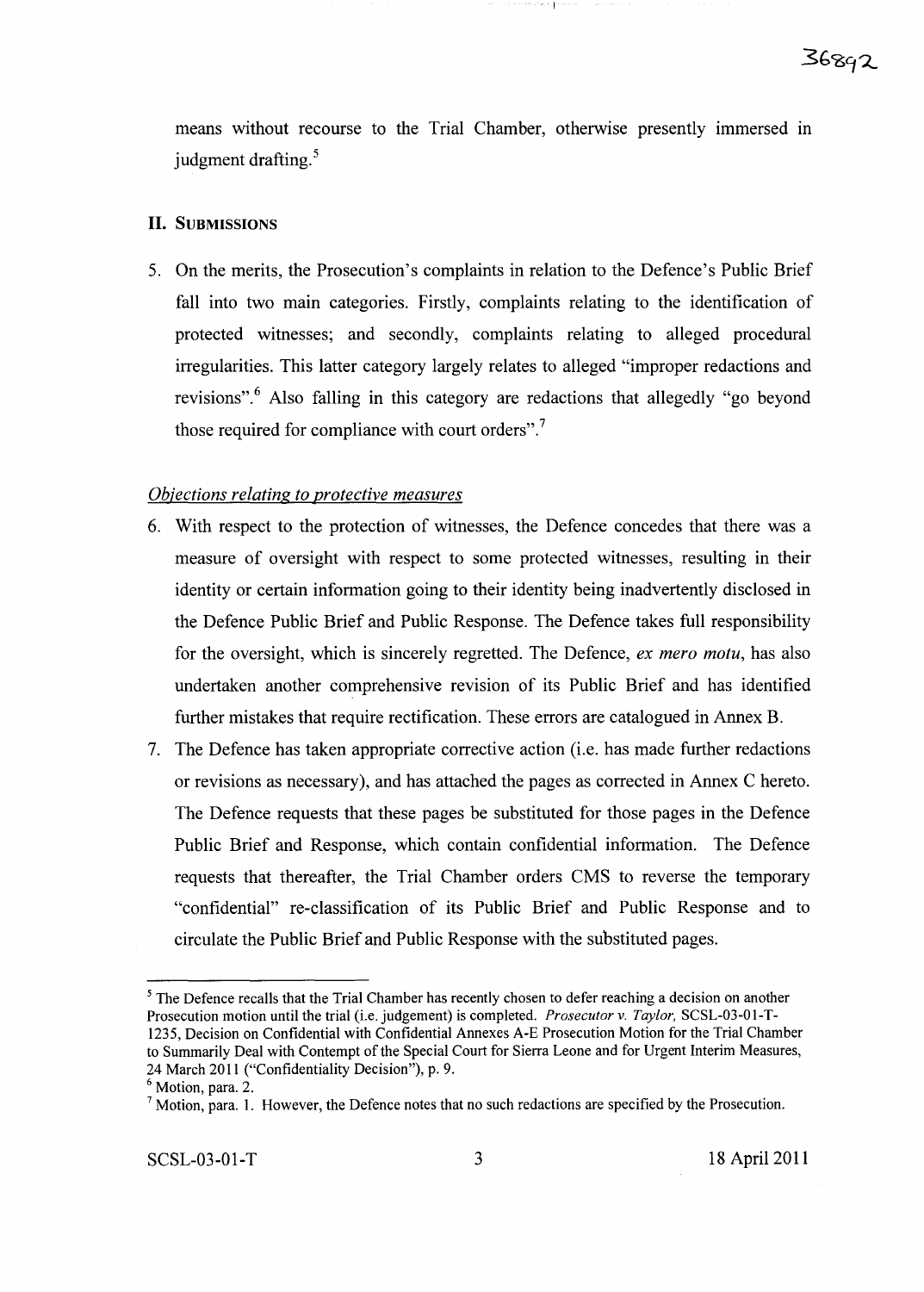- 8. Beyond the changes indicated in Annex B, the Defence does not agree that the concerns raised by the Prosecution with respect to protected witnesses are legitimate. Also in Annex B, the Defence identifies what, in its considered view, are ill-founded objections by the Prosecution and offers its reasons for so contending. In the main, the Defence contends that protected witnesses cannot plausibly be identified by the details of the testimony included in the Defence Public Brief and Public Response.<sup>8</sup> Rather, the Prosecution's submissions place an overly cautious emphasis on the protection of witnesses at the expense of the Accused's right to an open and public trial.
- 9. It is a universally acknowledged principle that criminal trials are inherently public. Indeed under Rule  $78<sup>9</sup>$  all proceedings before a Trial Chamber, other than deliberations of the Chamber, shall be held in public, unless otherwise provided. The transparency of the proceedings is also served by the filing of public documents.<sup>10</sup>
- 10. This right to a public trial may however, in limited instances, have to give way to other derogating rights,  $\frac{11}{11}$  such as the protection of witnesses.<sup>12</sup> The protection of witnesses (specifically, non-disclosure of their identity), it must however be underlined, is not a competing right to the principle of a public trial. It is derogation thereof.<sup>13</sup> Consequently, a party's public trial brief, while safeguarding the safety and security of protected witnesses should endeavor to keep the public informed as much as possible. Indeed, it is incumbent upon the parties to strike this delicate balance, subject to the court's intervention, where there is legitimate dispute. This is the practice this court has consistently adopted when referring to closed/private session evidence of protected witnesses, as well as confidential exhibits, in open court.<sup>14</sup>

 $9$  Rule 78 of the SCSL Rules of Procedure and Evidence; See also Article 17(2) of the SCSL Statute. <sup>10</sup> Prosecutor v. Zigiranyirazo, ICTR-2001-73-T, Decision on Motions to Admit Witness Statements of Witnesses Joshua Abdul Ruzibiza, RW2 and RW3, 22 November 2007, para. 2.

<sup>&</sup>lt;sup>8</sup> Indeed, with respect to some of the Prosecution's objections, the Trial Chamber has already determined that the material does not disclose the identity of any protected witness, and thus the issue with respect to those examples should be dismissed as *resjudicata.* Confidentiality Decision, para. 19.

<sup>&</sup>lt;sup>11</sup> Rule 78 of the SCSL Rules of Procedure and Evidence

<sup>&</sup>lt;sup>12</sup> Rules 75 and 79 of the SCSL Rules of Procedure and Evidence.

*<sup>13</sup> Musema* v. *Prosecutor,* ICTR-96-13-A, Judgement, 16 November 2001, para. 68 (the rights ofthe accused are the first consideration and the need to protect victims and witnesses is a secondary one). <sup>14</sup> See, ex, *Prosecutor* v. *Taylor,* SCSL-03-0l-T-1148, Public Decision on Urgent Prosecution Motion to Classify as 'Confidential' the 'Public Defence Notice of Appeal and Submissions Regarding the Decision on the Defence Motion for Admission of Documents and Drawing of an Adverse Inference Relating to the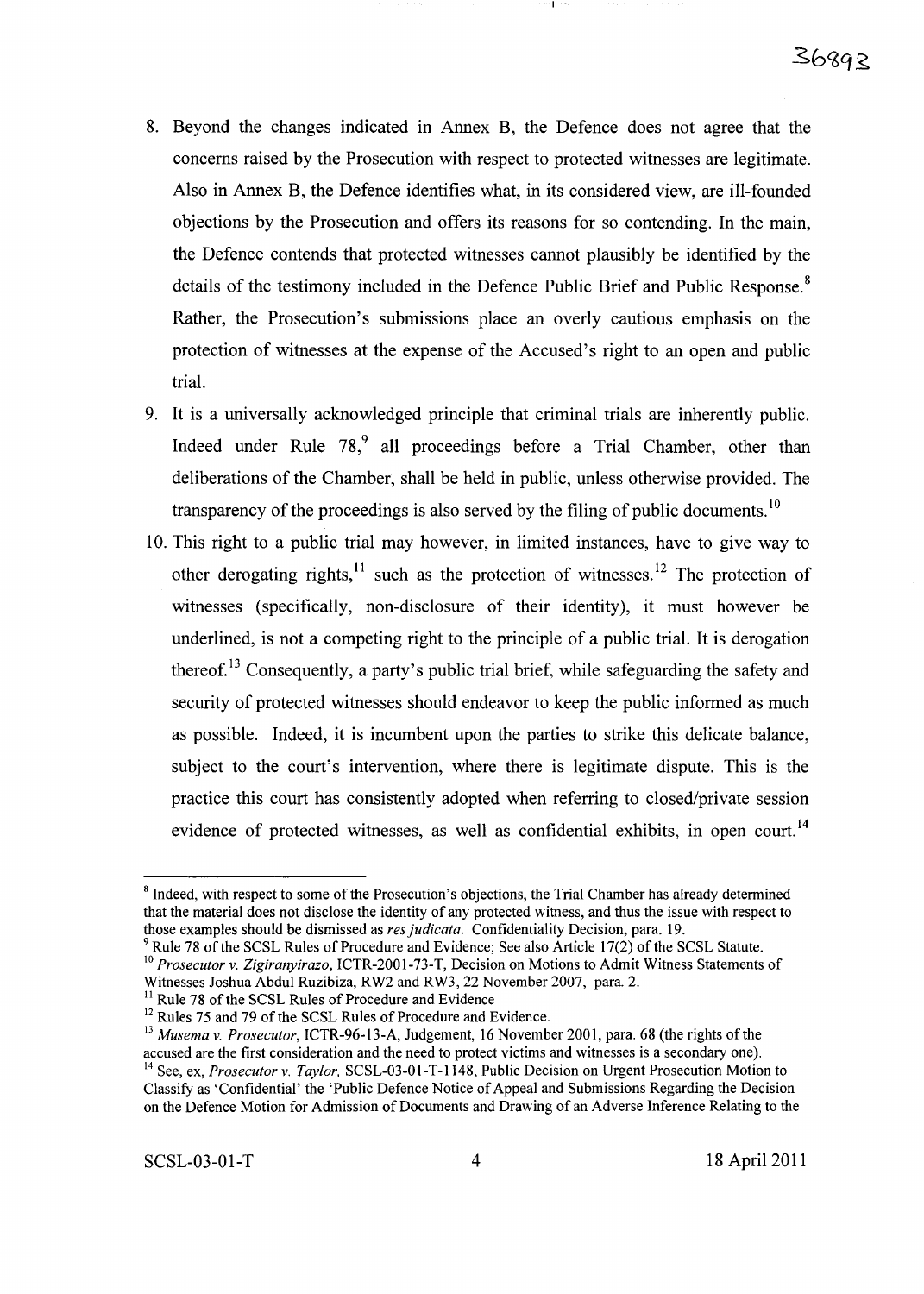Justice Sebutinde, in her remarks in response to the Defence's inquiry on how closed/private session evidence should be treated in the parties' public trial briefs, opined that this same practice would be applicable.<sup>15</sup>

- 11. Furthermore, the Defence notes that the Prosecution appears to be finding it difficult to divest itself of the inside knowledge it possesses of the case, when claiming that the testimony cited in the Public Brief and Public Response would disclose the identity of protected witnesses. This inside perspective thus colors the Prosecution's perception of how someone looking at the case from the outside might read the evidence. **In** this regard, the Defence reiterates that the test whether any piece of evidence discloses details sufficient to compromise the identity of a protected witness is not that of one looking at that piece of evidence with the inside knowledge of a trial lawyer on the case, but rather that "capable of revealing the identity of the witness to an informed observer of the proceedings".<sup>16</sup> Applying this test to the disputed excerpts of the evidence in Annexes D and E to the Motion, the Defence submits there is nothing in those pieces of evidence that compromises the anonymity of the witnesses concerned, to even an informed observer of the proceedings.
- 12. Not as a *tu quoque* argument, but merely to illustrate the Defence's contention that there is no merit in the Prosecution's complaints in contention, it is quite curious to note that, in some instances, the Prosecution is 'guilty' of the very same conduct it alleges compromises the anonymity of its protected witnesses. To cite just a few examples, compare with the approach taken by the Prosecution when referencing

Alleged Death of Johnny Paul Koroma' due to Protective Measures Violations, 10 January 2011, and underlying filings. See further, *Prosecutor v. Gatete,* ICTR-200l-6l-T, Decision on Defence Motion on Public Filing of Prosecution Closing Brief, 4 October 2010, para. 7 (a party need not redact all references to sealed exhibits, closed session transcripts or information derived from closed session testimony, provided such references contain no information that could lead to the identification of protected witnesses); *Niyitegeka v. Prosecutor,* ICTR-96-l4-R, Decision on Fourth Request for Review, 12 March 2009, para. 17 (only information from closed session testimony which might reveal the identity ofthe witness should be considered for redaction).

*<sup>15</sup> Prosecutor v. Taylor,* SCSL-03-0l-T, Transcript, 7 March 2011, p. 49339-40 ("we are depending on the good judgment on both sides to measure and know what is likely to reveal the identity of a witness, a protected witness, and what is not. .. ").

<sup>&</sup>lt;sup>16</sup>Prosecutor v. Taylor, SCSL-03-01-T-476, Decision on Confidential Urgent Motion to Mark as "Confidential" Material Introduced through Any Witness Testifying in Closed Session, and in Particular Material Introduced through TF1-371 and Decision on Confidential Urgent Prosecution Motion to Mark as "Confidential" Material Introduced through TFl-37l, 16 April 2008, p. 4.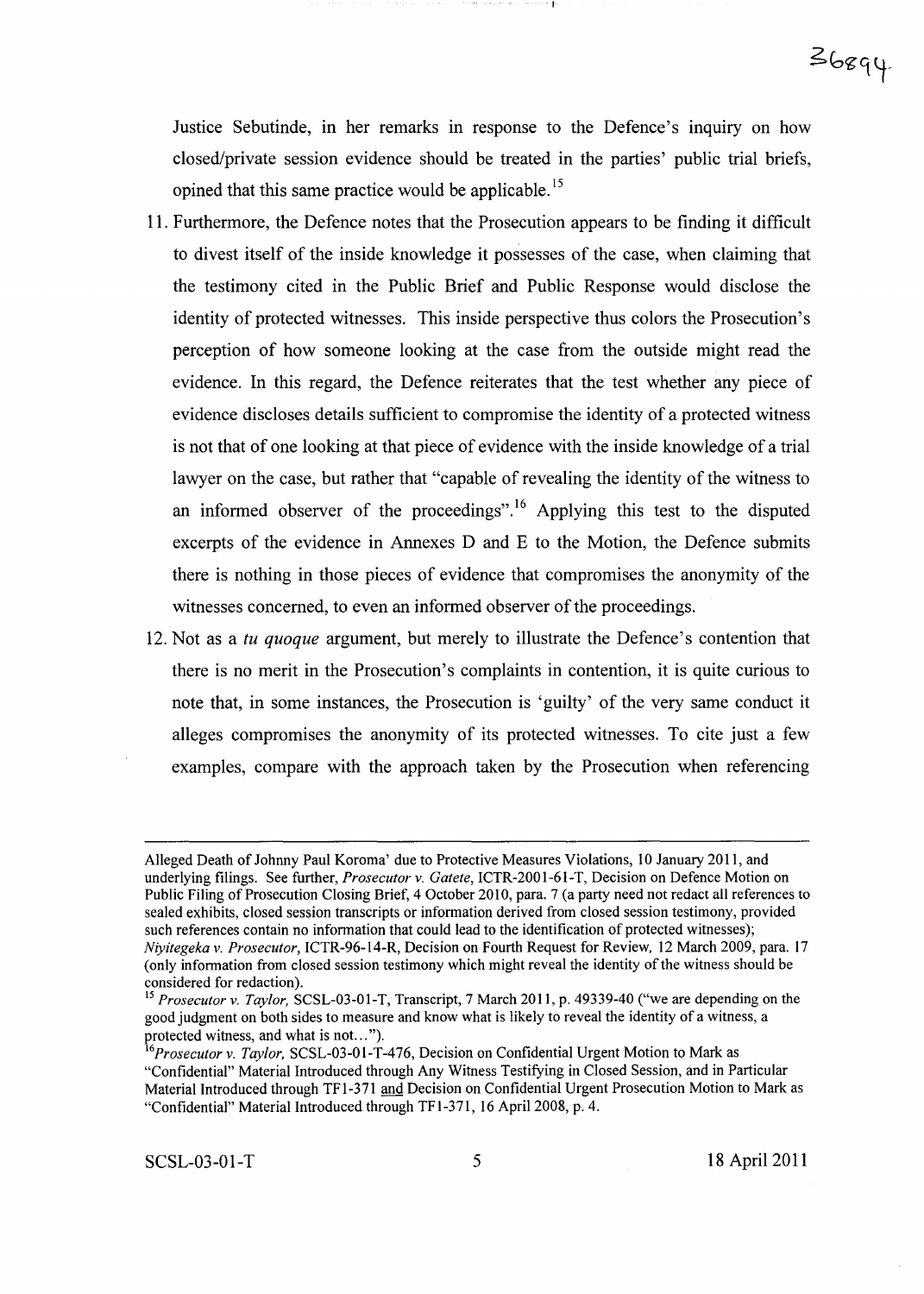testimony of protected Defence witnesses, at pages 510 to 513 of the Prosecution Public Brief.17

 $\psi$  we also

13. The obvious duplicity and double standards besides, the above examples illustrate the Defence's contention that the Prosecution's perception of what information mayor may not compromise protected witnesses is colored by its comprehensive inside knowledge of the evidence. The type of information cited in the Defence Final Brief and Response, viewed from the outside, it is submitted, does not disclose the identity of the witnesses concerned, even to persons who were close to the witnesses or the evidence concerned.

### *Objections relating to procedural issues*

- 14. The Prosecution's objections to what it alleges are excessive redactions in the Defence Public Brief is most puzzling given its contra objections relating to the protection of witnesses; the objections again underline the Prosecution's duplicity and double standards. If the complaint is not that the Defence has disclosed too much, it is that they have disclosed too little; there is no winning.
- 15. With respect to the Prosecution's objections in relation to what it alleges are unauthorised edits, the Defence submits that the objections are without basis, given the inherent editorial powers a party has in order to adapt its confidential trial brief into a public version, due regard being had to, *inter alia,* the safety and security of protected witnesses and other confidential evidence.
- 16. The Prosecution's objections in this regard are two fold: those relating to the correction of typographical errors, and those relating to phraseology. The Prosecution alleges that, to the extent that the Defence effected these changes (which the Defence concedes it did) without the Trial Chamber's prior authorisation, such corrections are unlawful and should not be allowed.
- 17. Respectfully, the Prosecution's objections are frivolous and vexatious. With respect to the re-phrasing of some of the sentences from the original Defence Confidential Brief of 9 March **2011,** the Defence submits that it made those necessary changes, as

 $17$  The Defence appreciates that the testimony of the Defence witnesses referenced in these paragraphs was given in open session; however, the point remains that this information is as "at risk" of identify a protected witness as that cited by the Defence and complained of by the Prosecution.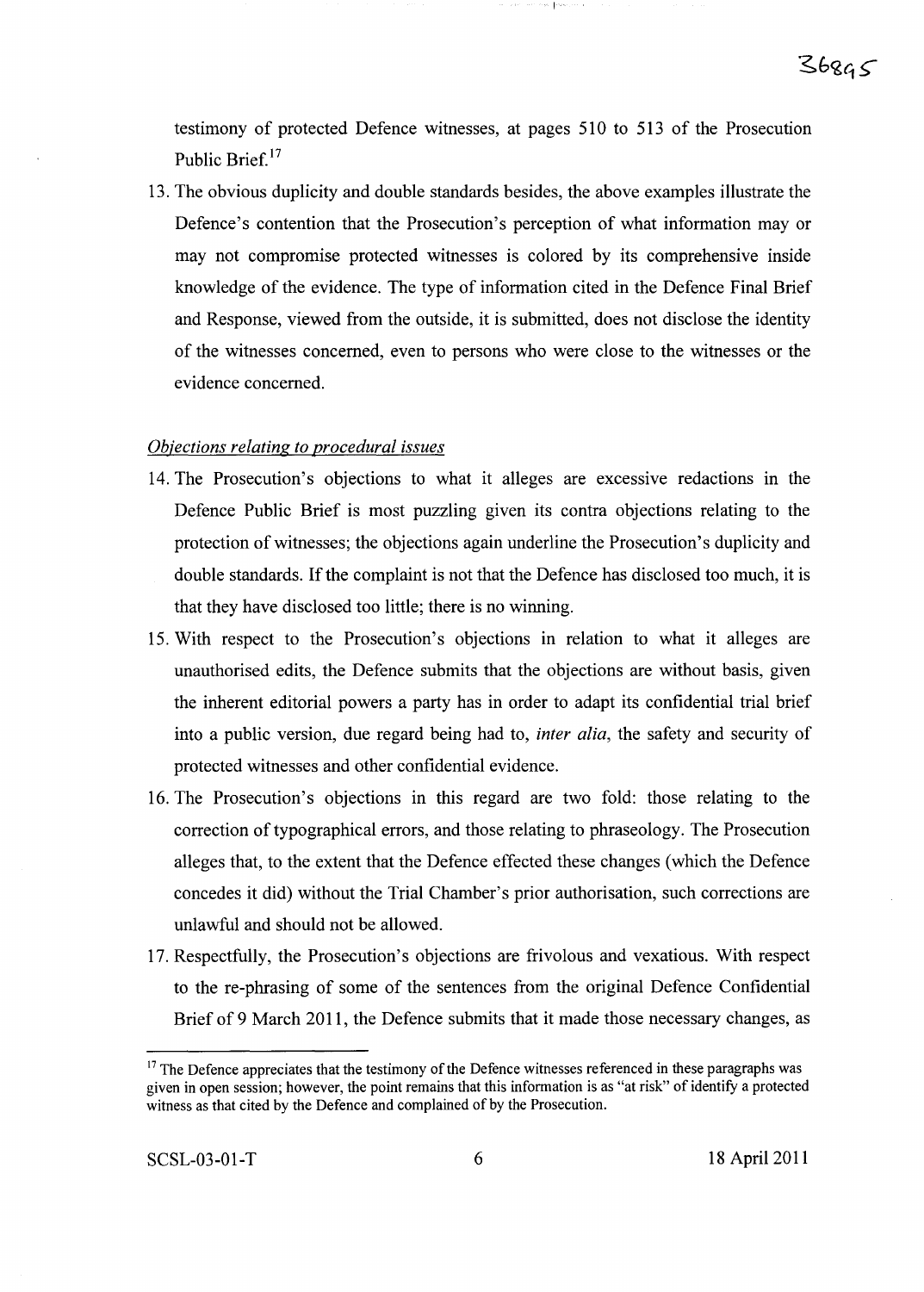it was within its right to do so, in order to protect certain (protected) witnesses, while at the same time keeping the public informed as much as possible. These necessary edits, it is however submitted, did not change the substance of the original text in any way, as that would not have been permissible.

- 18. To argue, as the Prosecution does, that the Defence required the Trial Chamber's prior authorisation to effect those innocuous edits in order to protect certain witnesses, while at the same time making the trial brief accessible to the public, would be tantamount to the Chamber redrafting the briefs for the parties. It is not for the Trial Chamber to play the role of copy editors. On the contrary, as argued above, the practice before this court is that the party concerned has the primary duty to adopt confidential evidence for public consumption, due regard being had to all the necessary exigencies, including witness protection, with the Court only getting involved when that party oversteps the legitimate bounds.
- 19. The suggestion implicit in the Prosecution's objection, that the conversion of a party's confidential final trial brief into a public version should only entail redactions (and not any necessary redrafting), has no basis in law or in logic. Redactions, in many instances, emphasise witness protection at the expense of content, and consequently, the overriding right to a public trial. Thus, they should be adopted only when it is necessary, and only to the extent necessary. As argued above, this stems from the time-honoured principle that criminal trials are inherently public and that the protection of witnesses is not a competing right but a necessary and limited derogation thereof.
- 20. The Defence therefore submits that it was well within its right to rephrase some of the sentences in the Confidential Brief and Response, to the extent that it was necessary to do so for the safety and security of protected witnesses. The Defence, as officers of the Court, discharged its functions judiciously in this regard. At no point did it attempt to alter the original substance of the affected texts. As established in the practice of this court, the Defence did not require the prior authorisation of the Trial Chamber as the Prosecution contends.
- 21. With respect to the Prosecution's objections relating to unauthorised typographical edits, the Defence submits that as the Prosecution's objections raise the merest of

SCSL-03-01-T 18 April 2011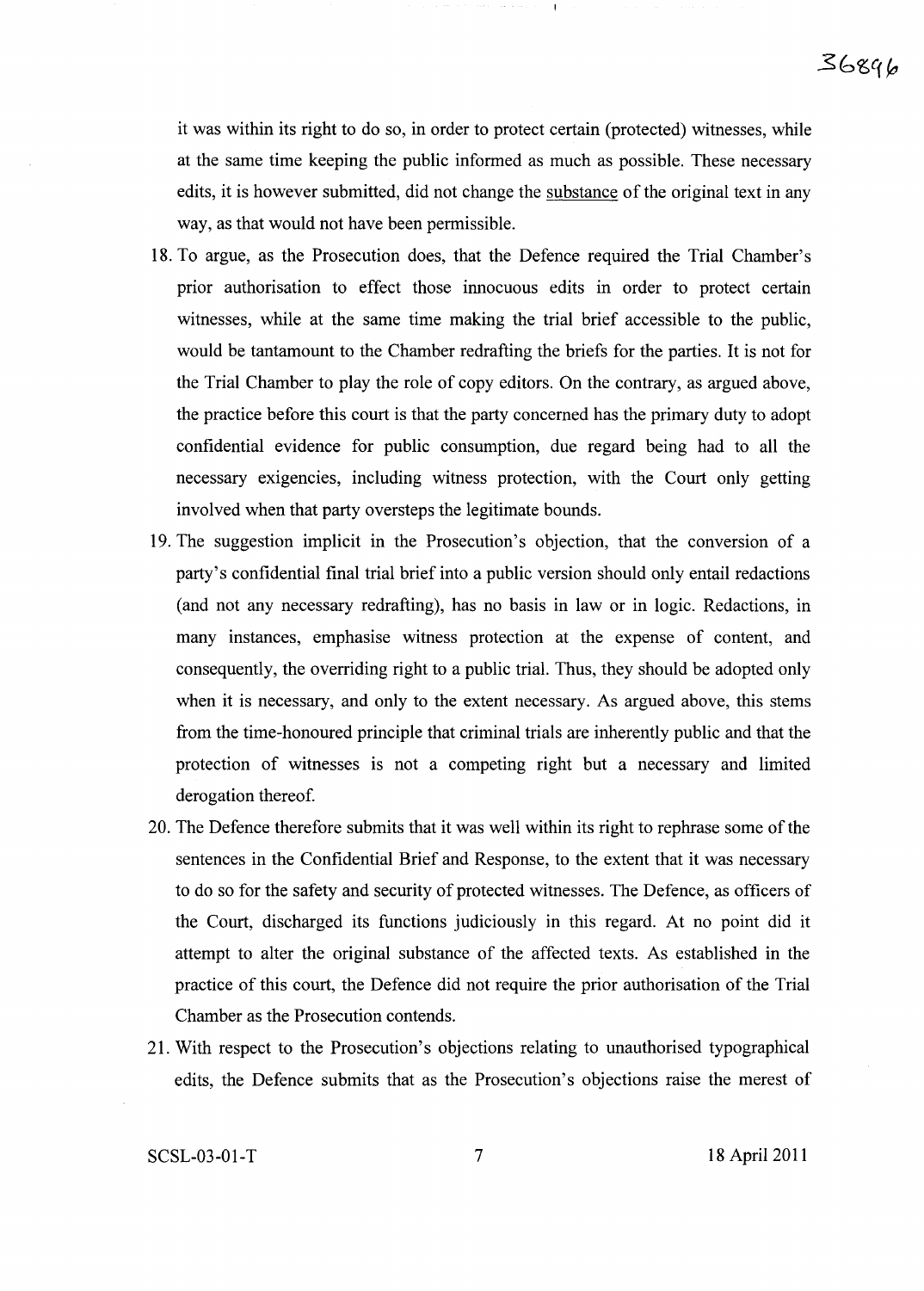technical formalities, they should fail on that basis. Indeed, that the Trial Chamber should be involved in the crossing of the "t"s and the dotting of "i"s in a party's public version of the trial brief is trivial. The objection must fail under the established legal principle of *de minimis non curat lex.* Indeed, under Rule 5, a Trial Chamber may only grant relief to a party alleging non-compliance with the Rules or Regulations (and by parity of reason, any court order or established practice) where such non-compliance occasions irreparable prejudice to the objecting party. <sup>18</sup> In *casu,* the Prosecution suffers none and alleges none. It would be too late and impermissible for the Prosecution to try to make out a case for prejudice in its Reply.

- 22. A distinction must be drawn between a party seeking to edit a document already before the Court and the present situation where the edited document (the Defence Public Brief and Response) even if an adaptation of a document already before the Court (the Defence Confidential Brief and Response), is itself not yet before the Court. While with respect to the former category, a party would indeed require the authorization of the court, it is respectfully submitted that, that is not necessary with respect to the latter.
- 23. This is precisely because in adopting its confidential brief into a pubic brief, a party is inherently possessed of certain editorial powers, provided that any necessary edits do not alter the substance of the original brief. Corrections relating to grammar and typographical errors, it is submitted, are consequential to those editorial powers, to that extent that they aid rather than detract from right of the public to be informed of the proceedings. The Prosecution's objections to the Defence's typographical corrections must therefore fail.
- 24. Equally bereft of legal reason is the Prosecution's objection at paragraph 9 of the Motion that the version of the Confidential Final Brief that the Defence should have adapted for public consumption was the one filed on 3 February 2011, and not the one filed on 9 March 2011. The Defence cannot understand the tenor or basis of the objection. As far as the Defence is concerned, the official version of its Brief before the Court is the one filed on 9 March 2011. Consequently, that was the version that

<sup>&</sup>lt;sup>18</sup> Rule 5 of the SCSL Rules of Procedure and Evidence.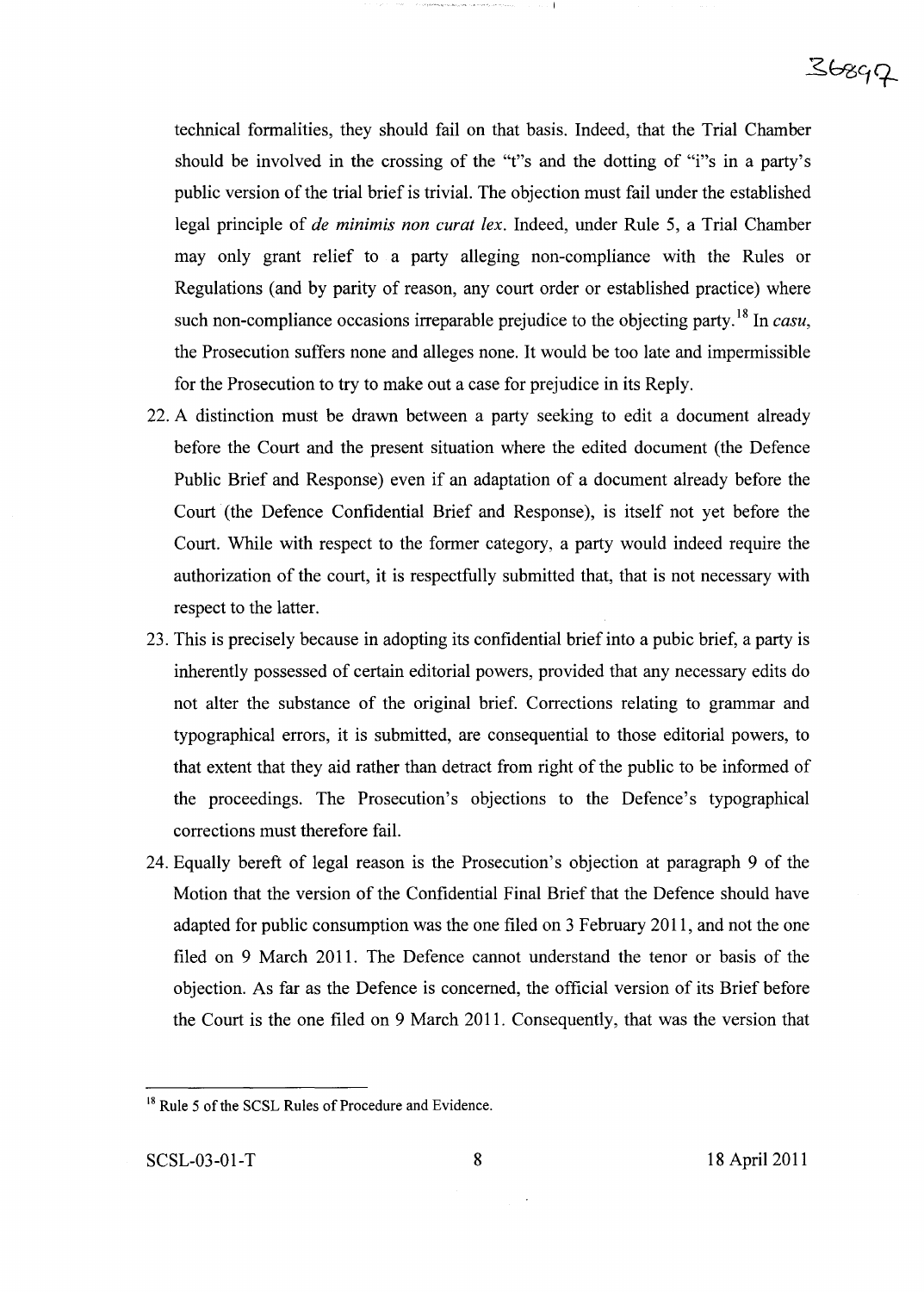the Defence has adopted into the public version now in contention. How that is untoward is a mystery only fathomable to the Prosecution.

25. However, to the extent that the Trial Chamber might find that the Defence needed its prior authorization to make the editorial changes in contention, the Defence hereby seeks the Trial Chamber's *post facto* authorization for those changes. The Defence submits the said edits were necessary to protect witnesses or to correct obvious typographical errors and render the Public Brief and Response more comprehensible to the public. At all times, the Defence ensured that it did not alter the substance of the affected text. The edits do not prejudice the Prosecution or affect the cause of justice in any way. Should there be any dispute in this regard, the Defence has available for inspection, the original text with the long hand corrections that were incorporated into Public Brief and Response.

### III. CONCLUSION AND RELIEF REQUESTED

26. For the foregoing reasons, the Defence requests the Trial Chamber's permission to effect the corrections highlighted in Annex B, in order to ensure the safety and security of protected witness and other confidential evidence. Subject to the foregoing request, the Defence requests the Trial Chamber's authorization to substitute the pages affected by the foregoing proposed changes with the corresponding pages effecting those changes in Annex C. The Defence otherwise requests the Trial Chamber to dismiss the remainder of the Prosecution's Motion, as it has no legal basis.

Respectfully Submitted,

Courtenay Griffiths, Q.c. Lead Counsel for Charles G. Taylor Dated this  $18^{th}$  Day of April 2011, The Hague, The Netherlands

SCSL-03-01-T 9 18 April 2011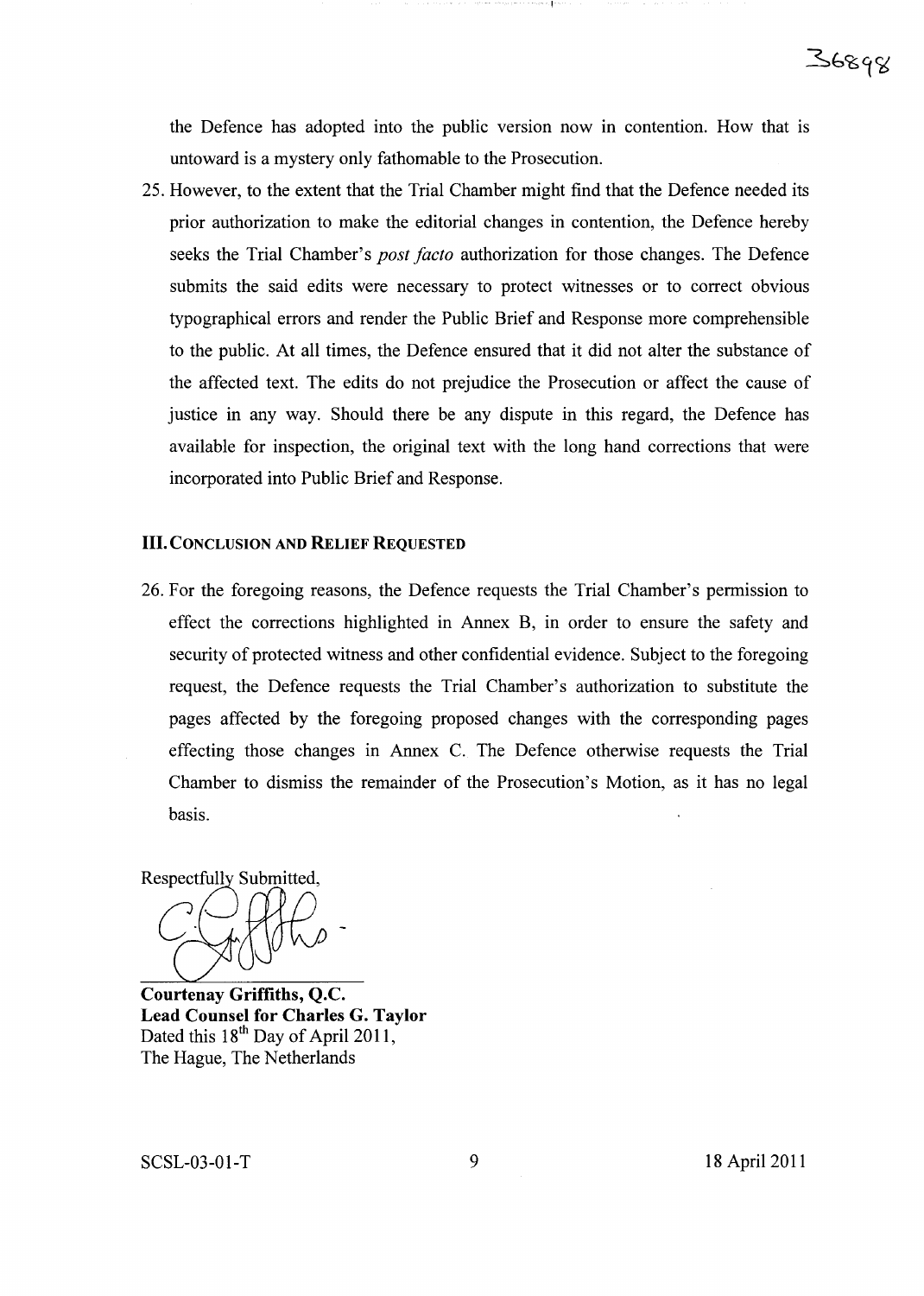### Table of Authorities

#### *Prosecutor v. Taylor*

*Prosecutor* v. *Taylor,* SCSL-03-01-T-1243, Order for Expedited Filing and Interim Measures, 13 April 2011

*Prosecutor* v. *Taylor,* SCSL-03-01-T-1241, Public with Confidential Annexes A to E Urgent Prosecution Motion for the Re-Filing of the 'Public Version Defence Final Trial Brief and 'Public Version Defence Response to Prosecution Final Trial Brief, 12 April 2011

*Prosecutor* v. *Taylor,* SCSL-03-01-T-1237, Public Version Defence Final Trial Brief, 7 April 2011

*Prosecutor* v. *Taylor,* SCSL-03-01-T-1238, Public Version Defence Response to Prosecution Final Trial Brief, 7 April 2011

*Prosecutor* v. *Taylor,* SCSL-03-01-T-1235, Decision on Confidential with Confidential Annexes A-E Prosecution Motion for the Trial Chamber to Summarily Deal with Contempt of the Special Court for Sierra Leone and for Urgent Interim Measures, 24 March 2011

*Prosecutor* v. *Taylor,* SCSL-03-01-T-1148, Public Decision on Urgent Prosecution Motion to Classify as 'Confidential' the 'Public Defence Notice of Appeal and Submissions Regarding the Decision on the Defence Motion for Admission of Documents and Drawing of an Adverse Inference Relating to the Alleged Death of Johnny Paul Koroma' due to Protective Measures Violations, 10 January 2011

*Prosecutor* v. *Taylor,* SCSL-03-01-T-476, Decision on Confidential Urgent Motion to Mark as "Confidential" Material Introduced through Any Witness Testifying in Closed Session, and in Particular Material Introduced through TFI-371 and Decision on Confidential Urgent Prosecution Motion to Mark as "Confidential" Material Introduced through TFI-371, 16 April 2008

#### ICTR Cases

*Prosecutor* v. *Gatete,* ICTR-2001-61-T, Decision on Defence Motion on Public Filing of Prosecution Closing Brief, 4 October 2010 http://www.ictrcaselaw.org/docs/20101004-dco-0061-01-en.PDF

*Musema* v. *Prosecutor,* ICTR-96-13-A, Judgement, 16 November 2001 http://www.ictrcaselaw.org/docs/doc34323 .pdf

*Prosecutor* v. *Zigiranyirazo,* ICTR-2001-73-T, Decision on Motions to Admit Witness Statements of Witnesses Joshua Abdul Ruzibiza, RW2 and RW3, 22 November 2007 http://www.ictrcaselaw.org/docs/20071122-dco-0173-0l-en.pdf